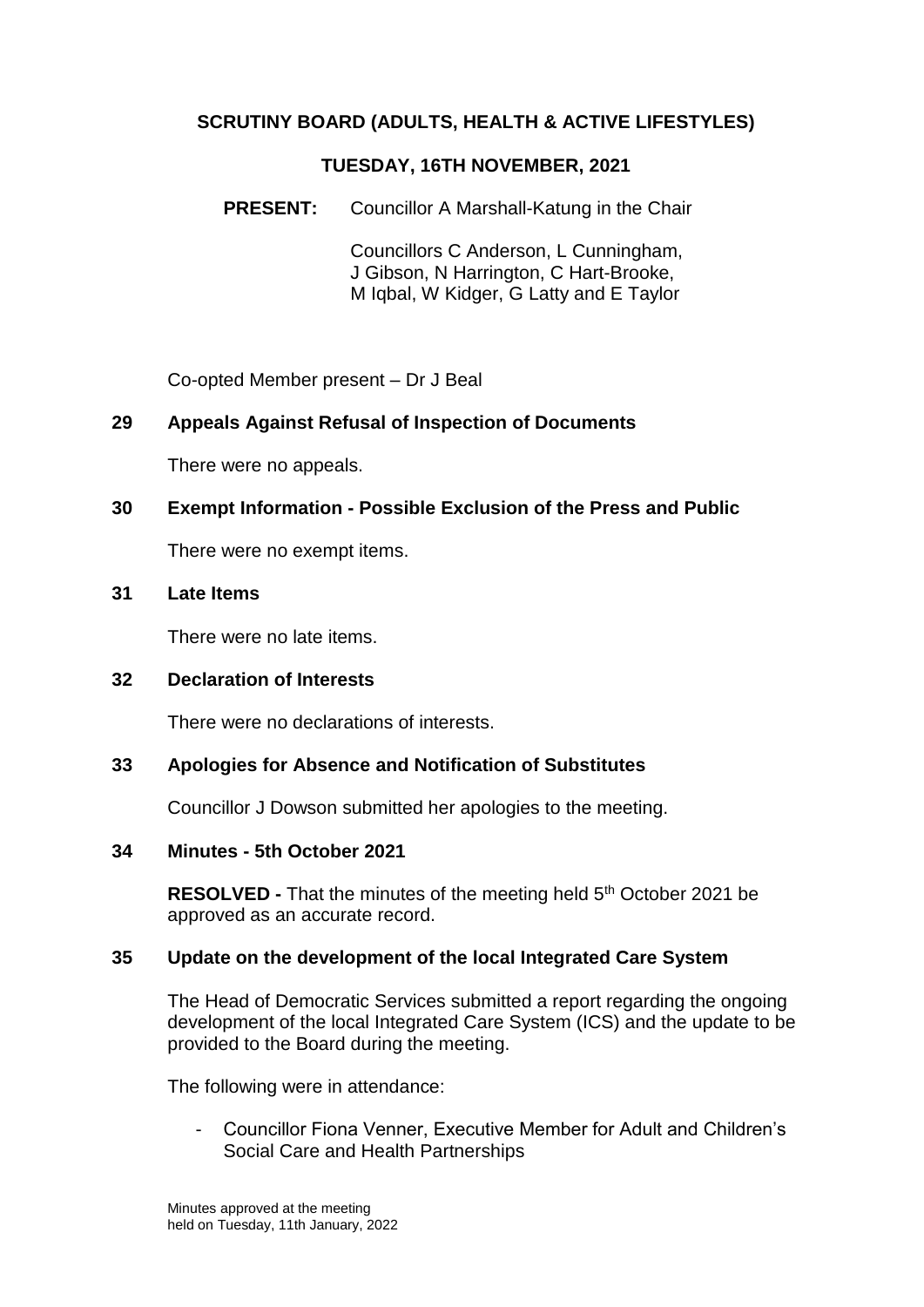- Councillor Salma Arif, Executive Member for Public Health and Active **Lifestyles**
- Cath Roff, Director of Adults and Health
- Victoria Eaton, Director of Public Health
- Tim Ryley, Chief Executive of NHS Leeds Clinical Commissioning Group (CCG)
- Sam Prince, Executive Director of Operations, Leeds Community Healthcare NHS Trust

The Chief Executive of NHS Leeds CCG introduced the report and delivered a PowerPoint presentation which provided an update on the developing decision making and governance arrangements surrounding the West Yorkshire Integrated Care Board, as well as the developing Leeds Place Based Partnership ICB Committee. It was highlighted that the West Yorkshire Health and Care Partnership had now launched a consultation on the draft Integrated Care Board Constitution, which is an important document setting out what the ICB will do and how it will work. The consultation will run from 8<sup>th</sup> November 2021 until 14 January 2022. It was noted that the Scrutiny Board will be utilising its next public meeting on 11<sup>th</sup> January 2022 to consider this in greater detail.

Members discussed a number of matters, including:

- In response to a query, it was confirmed that a Public Health representative will be part of the West Yorkshire Integrated Care Partnership (ICP), as well as the West Yorkshire Integrated Care Board (ICB). However, the formal arrangements are yet to be finalised.
- It was highlighted that while the West Yorkshire ICB will be a new statutory organisation, it will primarily be building on the existing partnership working arrangements that have been in place across local health and care organisations over the last five years.
- Members highlighted the missed opportunity nationally to enforce tackling health inequalities as part of the Health and Care Bill. In response to this, representatives assured Members that although not explicitly mentioned within new legislation, tackling health inequalities is central to the approach of the Integrated Care Partnership and will be supported by local leadership and commitment across the system.

**RESOLVED –** That the contents of the report, along with Members comments, be noted.

### **36 The impact of Covid-19 and the ongoing recovery measures across the local health and care system.**

The Head of Democratic Services submitted a report that presented a further update on the current understanding of the system impact of the Covid-19 pandemic in Leeds through the lens of health and care service provision, as well as providing an insight to the response plans and measures that are in place too.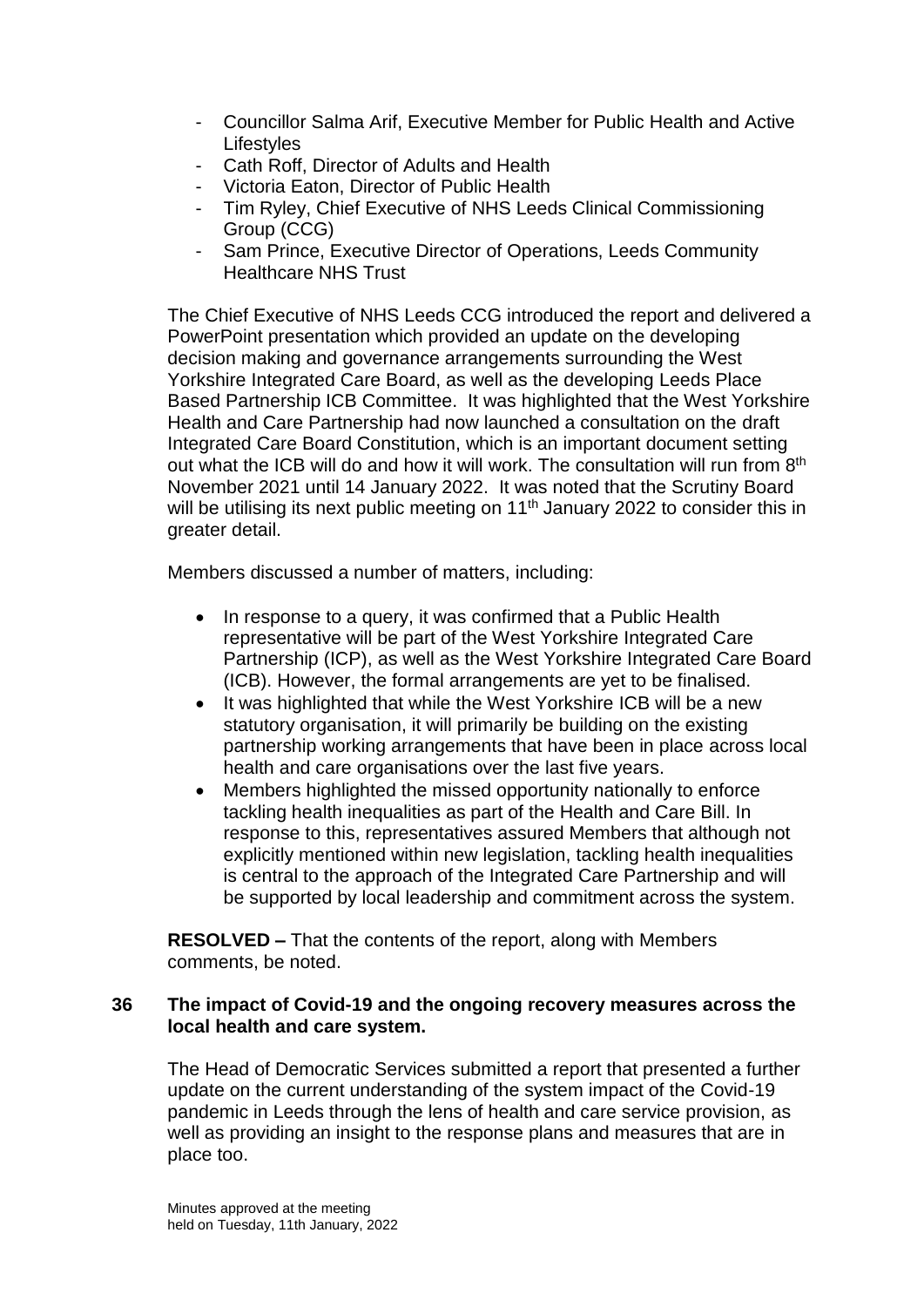The following were in attendance:

- Councillor Fiona Venner, Executive Member for Adult and Children's Social Care and Health Partnerships
- Councillor Salma Arif, Executive Member for Public Health and Active **Lifestyles**
- Cath Roff, Director of Adults and Health
- Victoria Eaton, Director of Public Health
- Tim Ryley, Chief Executive of NHS Leeds CCG
- Helen Lewis, Director of Pathway Integration, NHS Leeds CCG
- Sam Prince, Executive Director of Operations, Leeds Community Healthcare NHS Trust
- Claire Smith, Chief Operating Officer, Leeds Teaching Hospitals NHS **Trust**

The Director of Pathway Integration introduced the report, highlighting the wide range of issues partners are managing within the context of increased pressures and demands, continued gaps in workforce and the impact of social distancing on the number of patients that can be safely seen in person.

The Director of Public Health provided an update on the rates of COVID-19, which have dropped slightly nationally and also in Leeds, with under 300 people per 100,000 testing positive per day for the whole city. It was highlighted that the current modelling projection also suggests a downward trend in terms of rates and hospital admissions.

The Executive Member for Adult and Children's Social Care and Health Partnerships also highlighted that recovery measures have been incorporated into existing council strategies. The Executive Member for Public Health and Active Lifestyles advised the Board that the low uptake of vaccinations in deprived communities in Leeds is still an issue and requires further support and attention moving forward.

Members discussed a number of matters, including:

- It was explained that areas with the highest rate of infection earlier in the pandemic, such as Headingley and Harehills, are now showing the lowest rates of infection, largely due to the widespread immunity following previous infections. Rates are now higher in more affluent areas, where people who were previously working from home and were able to have limited exposure, are more exposed and less protected through natural immunity.
- Members requested detailed data in relation to the prevalence of COVID-19, with a breakdown by demographic groups, as well as takeup figures for the COVID-19 and flu vaccines.
- Members recognised that flu prevalence is a serious risk to older people in particular and therefore welcomed the focused campaigning on flu vaccinations too. In response to a query, Members were advised that flu vaccine take-up decreases amongst younger age groups, similarly to the COVID-19 vaccine. Related to this, it was noted that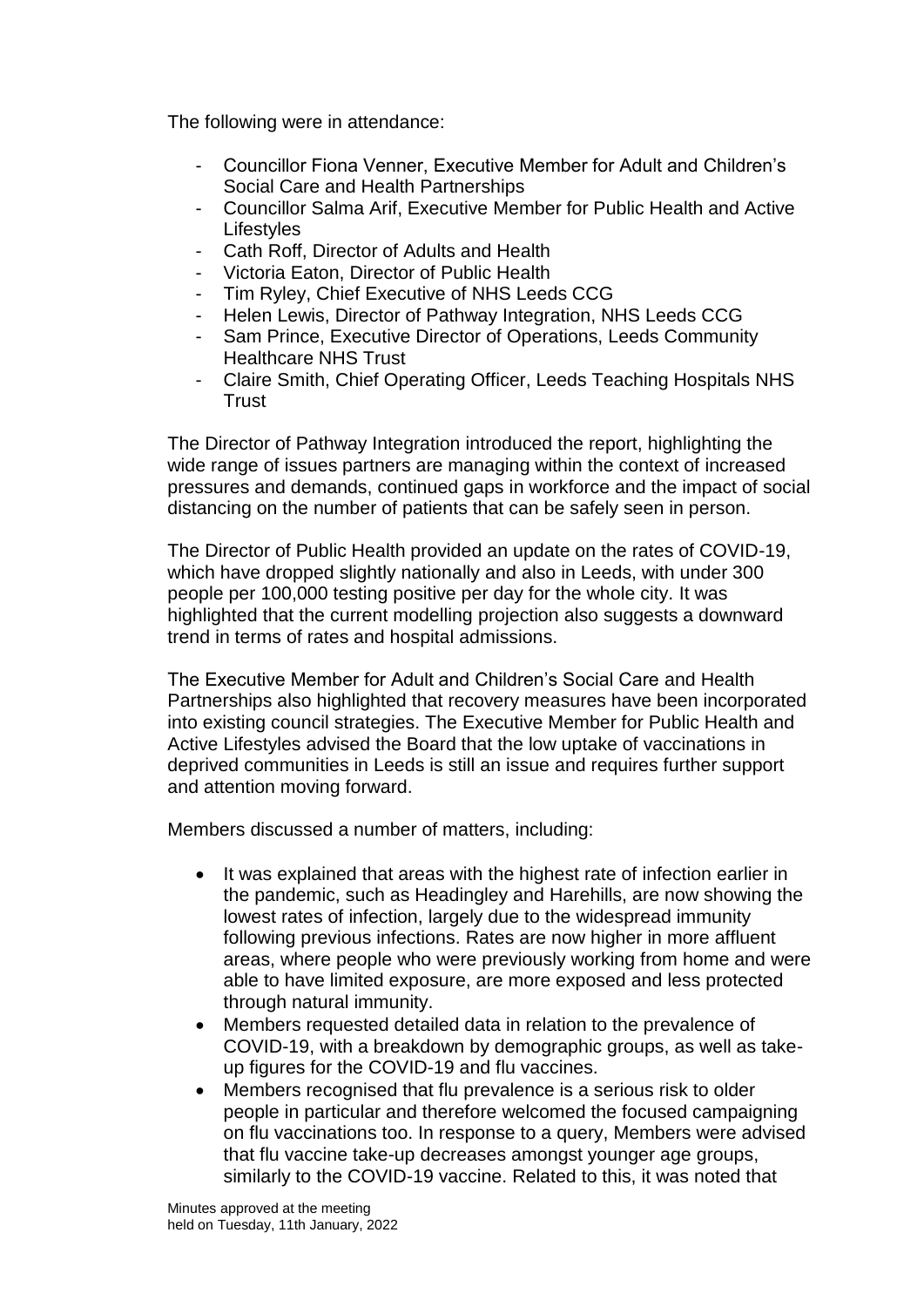excess deaths from all causes is the most cohesive reflection of the pandemic.

- Members queried whether large increases in A&E visits and delayed waiting times, as reported in the media, are reflective of the position in Leeds. In response, it was confirmed that A&E numbers are still significantly above pre-COVID levels and, as a consequence, the Leeds A&E waiting time has been stretched beyond the four-hour target. Reference was also made to national guidelines which state that patients should be transferred from an ambulance to an emergency department within 15 minutes. Given the current context, it was highlighted that Leeds is one of the best performing areas in this regard, with no patients during the current period having to wait longer than two hours to be transferred from an ambulance into hospital.
- In response to a query, Members were advised that an extensive national recruitment programme for doctors is underway. Members acknowledged that a global approach is required to ensure that doctors are not recruited from other cities and countries that are also under significant pressure. It was also highlighted that the recruitment crisis continues into the care sector, with many choosing to leave social care roles and move to the retail and hospitality industry. The Director of Adults and Health advised that while government grants have been issued to support recruitment, more support is needed to increase rates of pay in order to compete with the retail and hospitality sector.
- In reference to the recent government announcement that staff who are not vaccinated will no longer be able to work in health and social care settings, Members sought more information on the impact of this change on the workforce in Leeds. Members were advised that while the current data indicates that 458 of 5966 staff in care homes are not double vaccinated, further work is being undertaken to validate these figures. It was also noted that care homes had put in place advance recruitment plans to try and deal with any consequential staff shortages.
- In relation to home care staff in Leeds, it was highlighted that 82.02% are currently double vaccinated. While acknowledging that the deadline for home care staff to be fully vaccinated is April 2022, along with NHS staff, Members were advised that health and social care services are awaiting further guidance from the government around plans to address any consequential workforce impacts.
- While acknowledging that NHS England colleagues had contributed to the broader update report in terms of outlining the current position on dentistry, the Chair informed the Board that arrangements are to be made to hold a separate working group meeting in the New Year to focus specifically on issues relating to dentistry. It was highlighted that representatives from NHS England had already committed to contributing to this working group meeting.

**RESOLVED –** That the contents of the report, along with Members comments, be noted.

#### **37 Work Schedule**

Minutes approved at the meeting held on Tuesday, 11th January, 2022